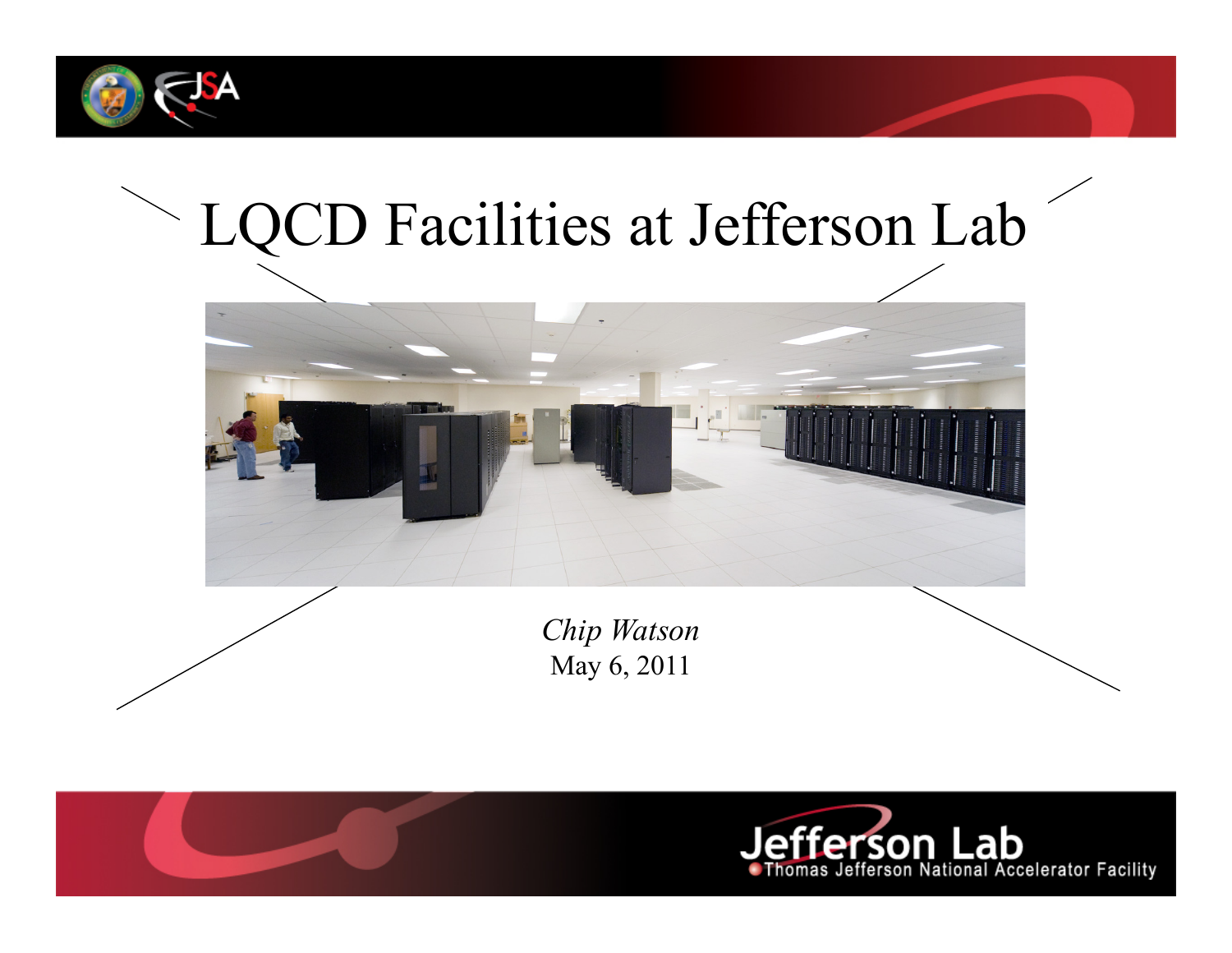## **Outline**

- Overview of hardware at Jefferson Lab
- $\triangleright$  GPU evolution since last year
- $\triangleright$  GPU R&D activities
- $\triangleright$  Operations
- $\triangleright$  Summary

Page 2 May 10, 2011

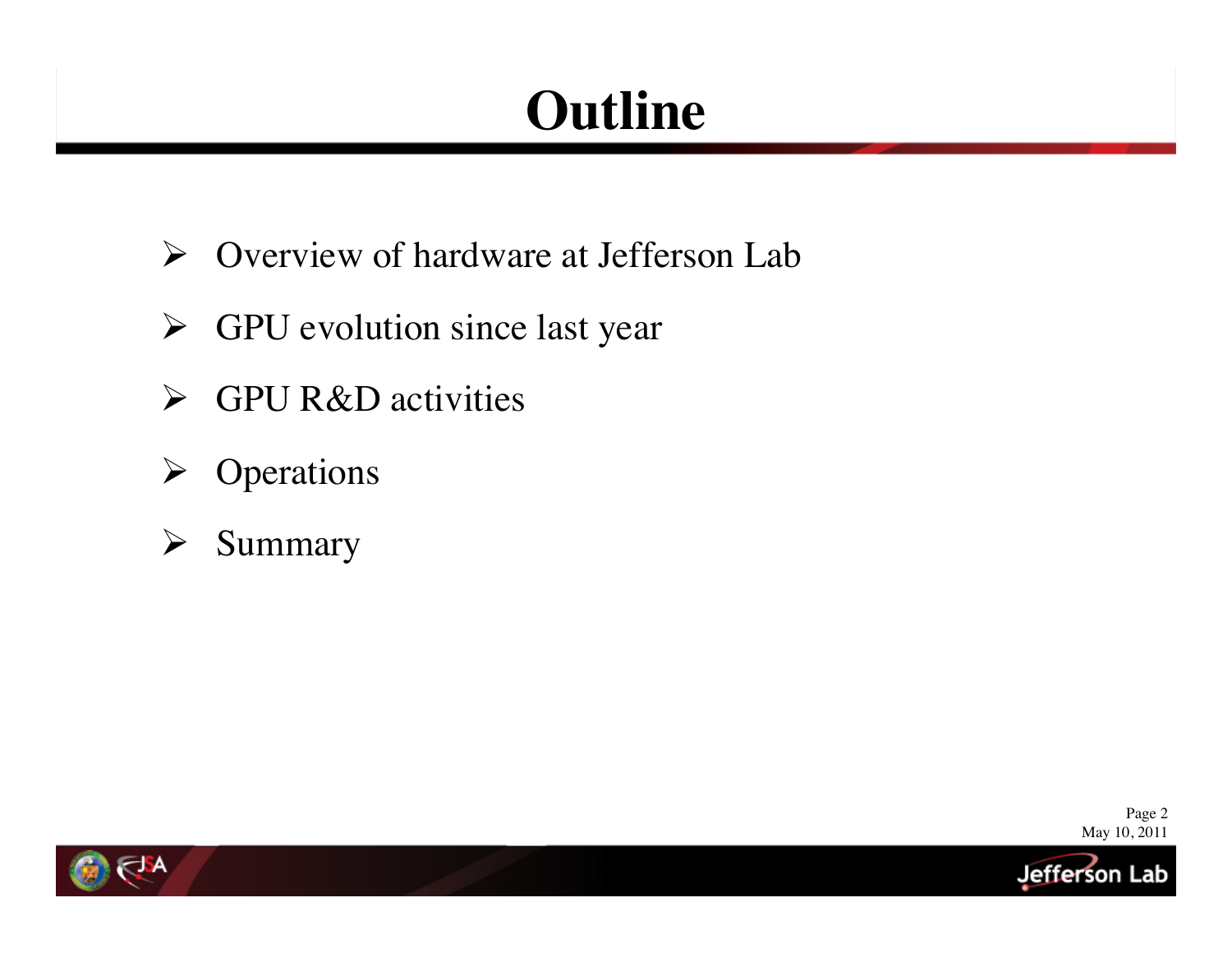# **CPU + Infiniband Clusters**

The LQCD ARRA clusters were expanded by 5 racks to 17 racks of 32 nodes 2.4 GHz Nehalem (10 racks) / 2.53 GHz Westmere (7 racks), each about 20 Gflops/node

The network is QDR Infiniband; nodes are mostly connected as sets of 32 (single rack), with one set of 4 racks interconnected with 2:1 oversubscription. Deploying nodes as sets of 32 reduced the cost of the Infiniband fabric while maintaining the highest efficiency for jobs up to 640 Gflops.

All racks have 2 uplinks to a core switch for file services

 Note: a full homogeneous fabric with a 2:1 oversubscription would have required 13 additional switches and 200 cables, and would have had somewhat worse multi-node scaling, yielding 5%-10% lower performance per dollar. A few extra nodes on the fabric solved the problems of 1 or 2 failed nodes preventing large jobs from running.





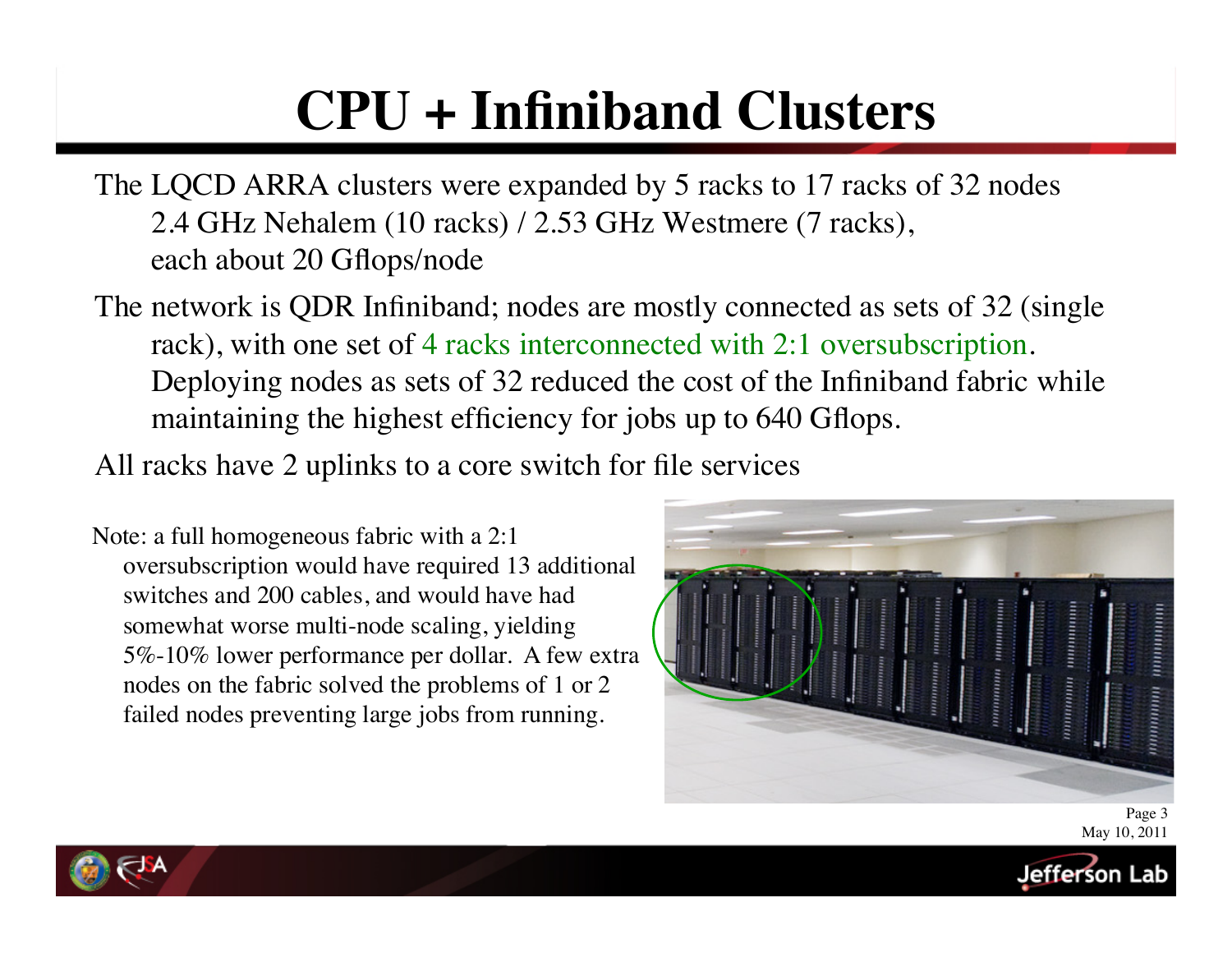### **File Servers**

Lustre distributed file system, supporting 2 of our 3 areas:

/cache/<project> write through cache to tape with auto-delete /volatile/<project> large scratch space with auto-delete

Total Lustre Capacity: 416 TB, Bandwidth > 2 GBytes/s

Phase 1: 224 TB across 14 servers

- dual Nehalem 2.26 GHz, 12 GB memory, DDR Infiniband
- 24\*1TB disks, RAID-6 8+2, OS mirrored, journal separate
- bandwidth 1.4 GB/s using 6 nodes (single DDR uplink)

Phase 2: 192 TB across 4 servers

- similar to above, but with 3 RAID-6 (8+2) strips per server instead of 2
- 2 TB disks, QDR Infiniband, higher performance RAID controller (?)
- somewhat lower bandwidth / TB, but still more than necessary
- still being commissioned: performance below expectations

Page 4 May 10, 2011

Jetterson Lab

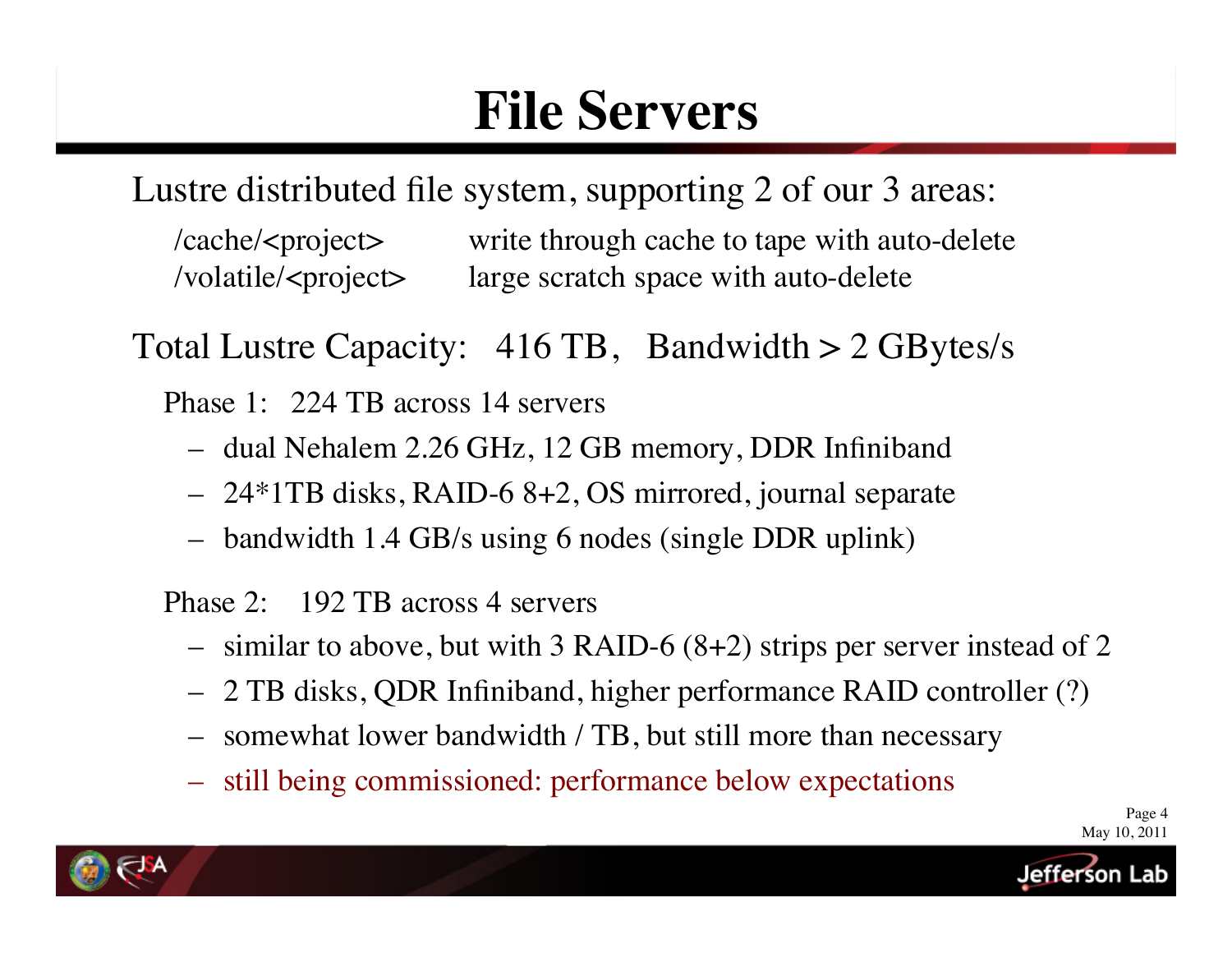## **GPU Cluster Configurations**

### Fermi Tesla, quad GPU

32 nodes, 128 GPUs (C2050) QDR Infiniband in 5<sup>th</sup> slot, half bandwidth C2050s have ECC enabled, thus 2.67 GB memory

### Fermi GTX, quad GPU

45 nodes, 180 GPUs (GTX-480) Re-cycled SDR Infiniband in 5th slot, half bandwidth GTX-480s have 1.5 GB memory

GT200b GTX, quad GPU 38 nodes, 156 GPUs (GTX-285) Re-cycled SDR Infiniband in  $5<sup>th</sup>$  slot, half bandwidth

GT200b Tesla, quad GPU 2 nodes, 8 GPUs (4 C1050, 4 in S1070) Re-cycled SDR Infiniband in 5th slot, half bandwidth

GT200b GTX, single GPU 34 nodes, 34 GPUs (GTX-285) QDR Infiniband, full bandwidth  $\Diamond$  Most GPUs are in a quad GPU configuration in a 4-slot chassis, so the Infiniband card is in a lower bandwidth slot (4x vs. 8x or 16x)

- $\triangle$  Scaling above 8-16 GPUs is poor, but 99% of the workload is single node.
- $\Diamond$  Oueues:

quads: gpu singles: ibg, which shares the nodes with the ib (Infiniband) queue, but with higher priority.



Page 5 May 10, 2011

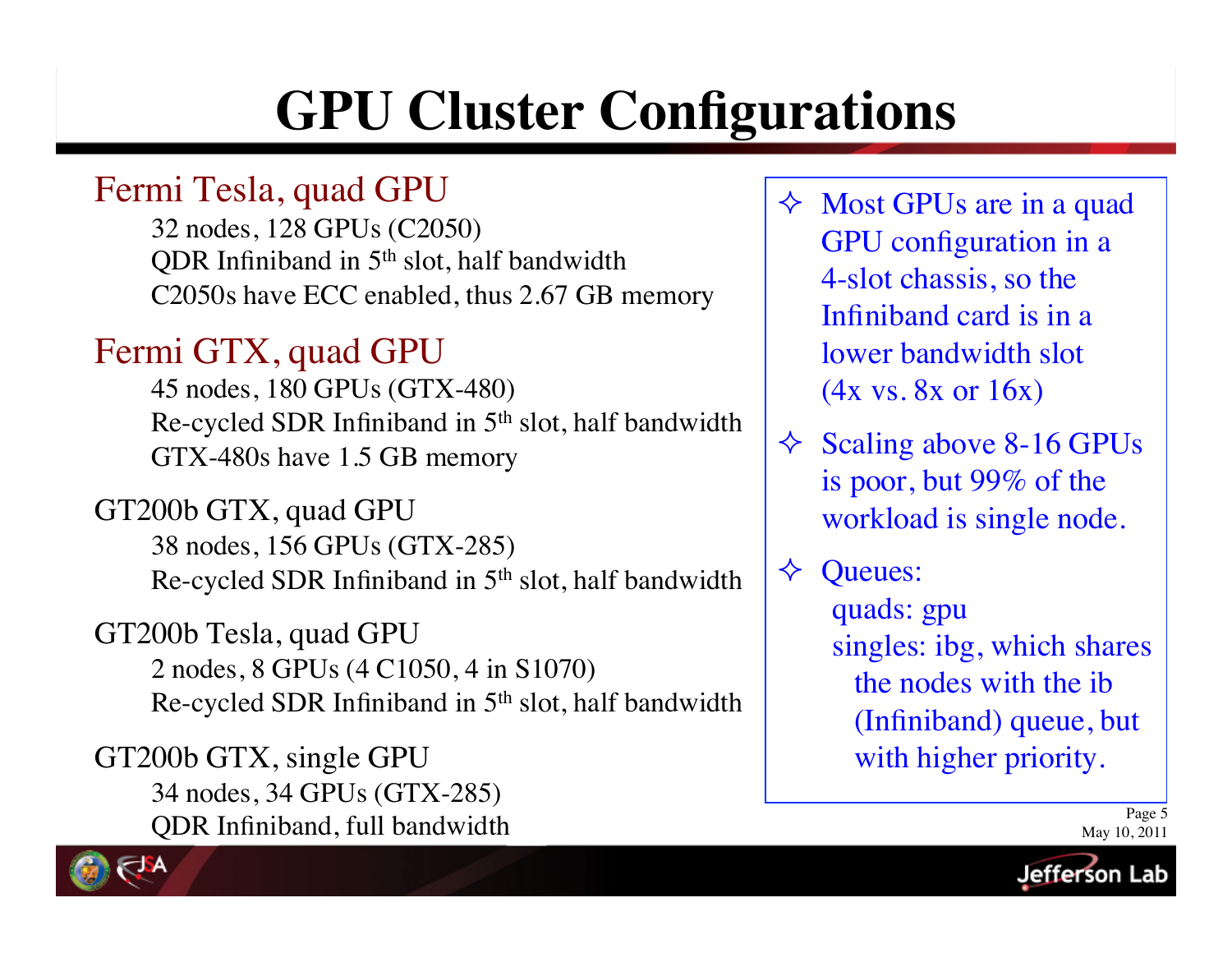# **GPU Comparison**

| Card               | <b>GPU</b>         | $\#cores$ | clock<br>speed<br>(GHz) | memory<br>size<br>(GB) | raw memory<br>bandwidth<br>(GB/s) | clover<br>inverter<br>$(Gflops)^1$ | cost   |
|--------------------|--------------------|-----------|-------------------------|------------------------|-----------------------------------|------------------------------------|--------|
| $GTX-285$          | GT200 <sub>b</sub> | 240       | 1.47                    | $\overline{2}$         | 159                               | 135                                | \$500  |
| C <sub>1060</sub>  | <b>GT200b</b>      | 240       | 1.30                    | $\overline{4}$         | 102                               | 100                                | \$1500 |
| GTX-480            | Fermi              | 480       | 1.40                    | 1.25                   | 177                               | 270                                | \$500  |
| C2050 <sup>2</sup> | Fermi              | 448       | 1.15                    | 2.67                   | 144                               | 185                                | \$2100 |

<sup>1</sup> Newest development code gets up to 310 Gflops on GTX-480; data is this talk uses older 270 Gflops; all numbers are for mixed precision  $(half + single)$ 

2 C2050 evaluated with ECC enabled

- The Fermi Tesla line of cards (C2050) has a significant advantage in having ECC memory so that more than just inverters can be safely executed. This comes at a steep price: 4x on GPU price, and 1.5x on lower performance. Integrated into a host this yields a price performance difference between them of 3x.
- Conclusion: judicious use of gaming cards is a very good idea as long as we have inverter heavy loads (which we do).

Page 6 May 10, 2011



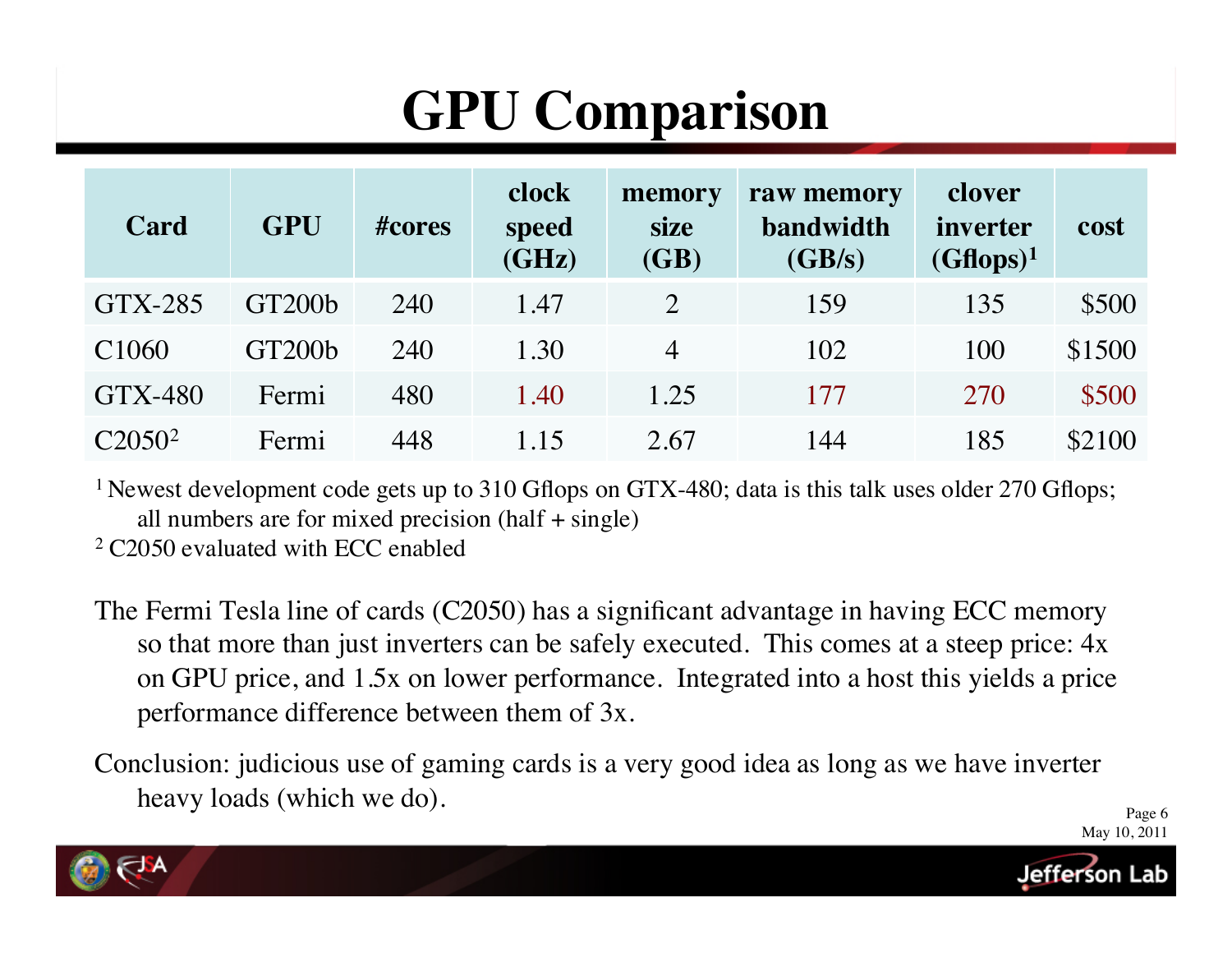### **GTX-480 Problems**

The 192 GTX-285 cards we bought in phase 1 were very stable, and exhibited no errors in running a 2 hour memory test program.

The 210 GTX-480 cards did much worse:

- 86 encountered no errors in a 2 hour test
- 80 encountered 1-10 errors in 2 hours
- 26 encountered memory errors at 1-10 per minute
	- 2 encountered memory errors at about 1 per second
	- 4 undetected by the NVIDIA driver
	- 2 bad fan & hung running CUDA code
- 10 hung running CUDA code
- We were an early buyer of GTX-480 cards for computing, and apparently caught some early quality control issues.
- May 10, 2011 The first set of 86 was put into production fairly early, and the second set a while later (after experience showed they delivered the same results). We set the threshold (arbitrarily?) at 10 errors per two hours for production running, where it remains today, although 95% are now at 0 or 1 per two hours, so we could further reduce the threshold at modest cost. (Feedback appreciated.)

Page 7

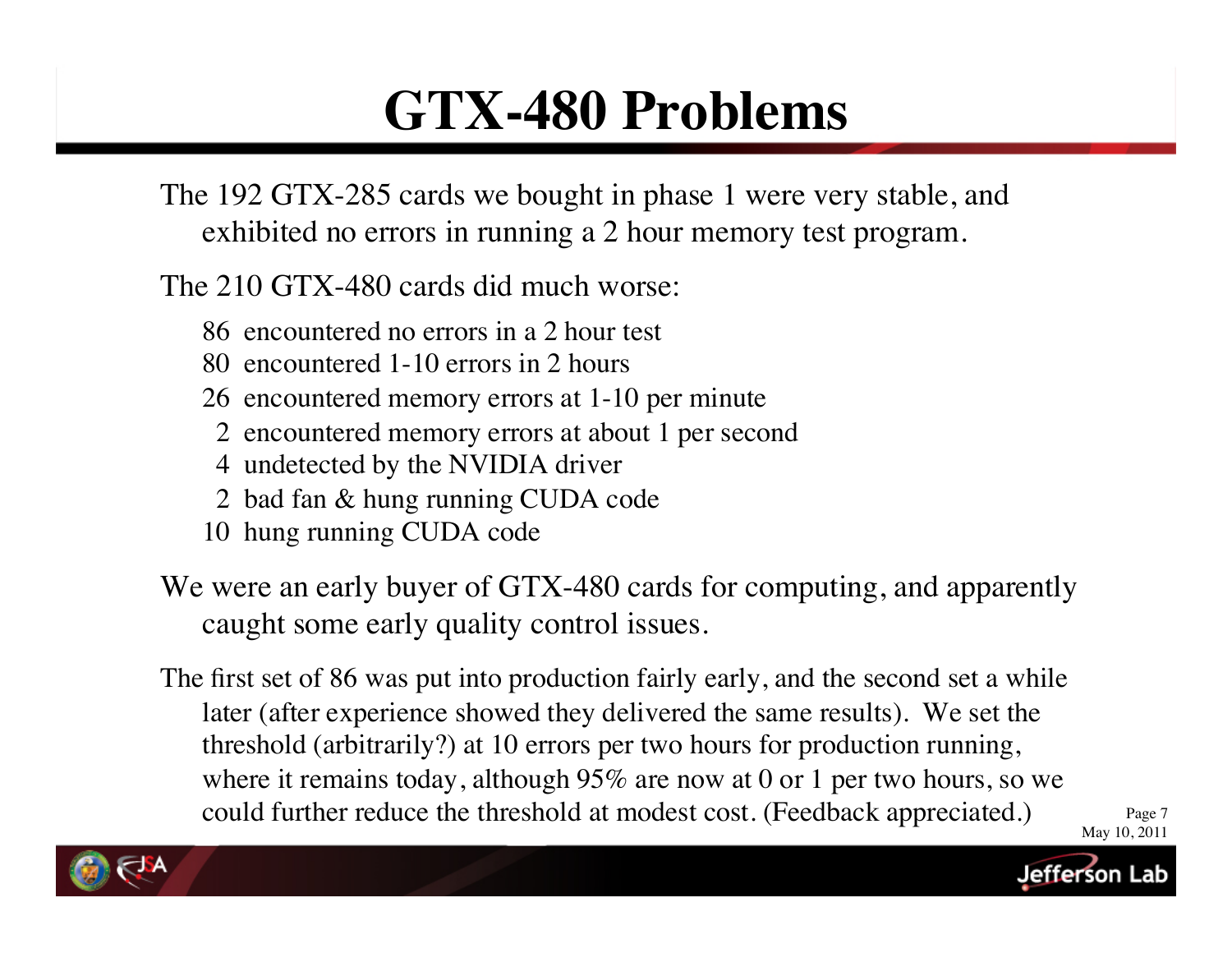# **GTX-480 Problem Resolution**

- 1. The manufacturer PNY wasn't helpful, even with cards that would not run at all. Only 2 were replaced under manufacturer warranty (bad fans).
- 2. JLab tried several other memory test programs, tried under-clocking the poor cards, all to no avail. LQCD software Chroma+QUDA, however, ran successfully on all functioning cards, despite the memory errors (evidence that low error rates are not a problem).
- 3. We developed a more rigorous testing procedure, running a 2 hour test on every GPU every week to catch any further degradation (1.5% load), and removing from the production queue any GPU with more than 10 errors in 2 hours. Users were warned that the cards were only suitable for inverters, and that applications should test inversion residuals.
- 4. The cluster vendor Koi eventually agreed to replace 35 cards with new cards from ASUS. All but 1 of these passed our tests with low error rates.
- Page 8 May 10, 2011 5. Today  $4*45 = 180$  GTX-480s are in production (and consequently we have only 1 rack of single GPU instead of the planned 2). Memory testing is ongoing, and has caught one GTX-285 and one C2050 failure.



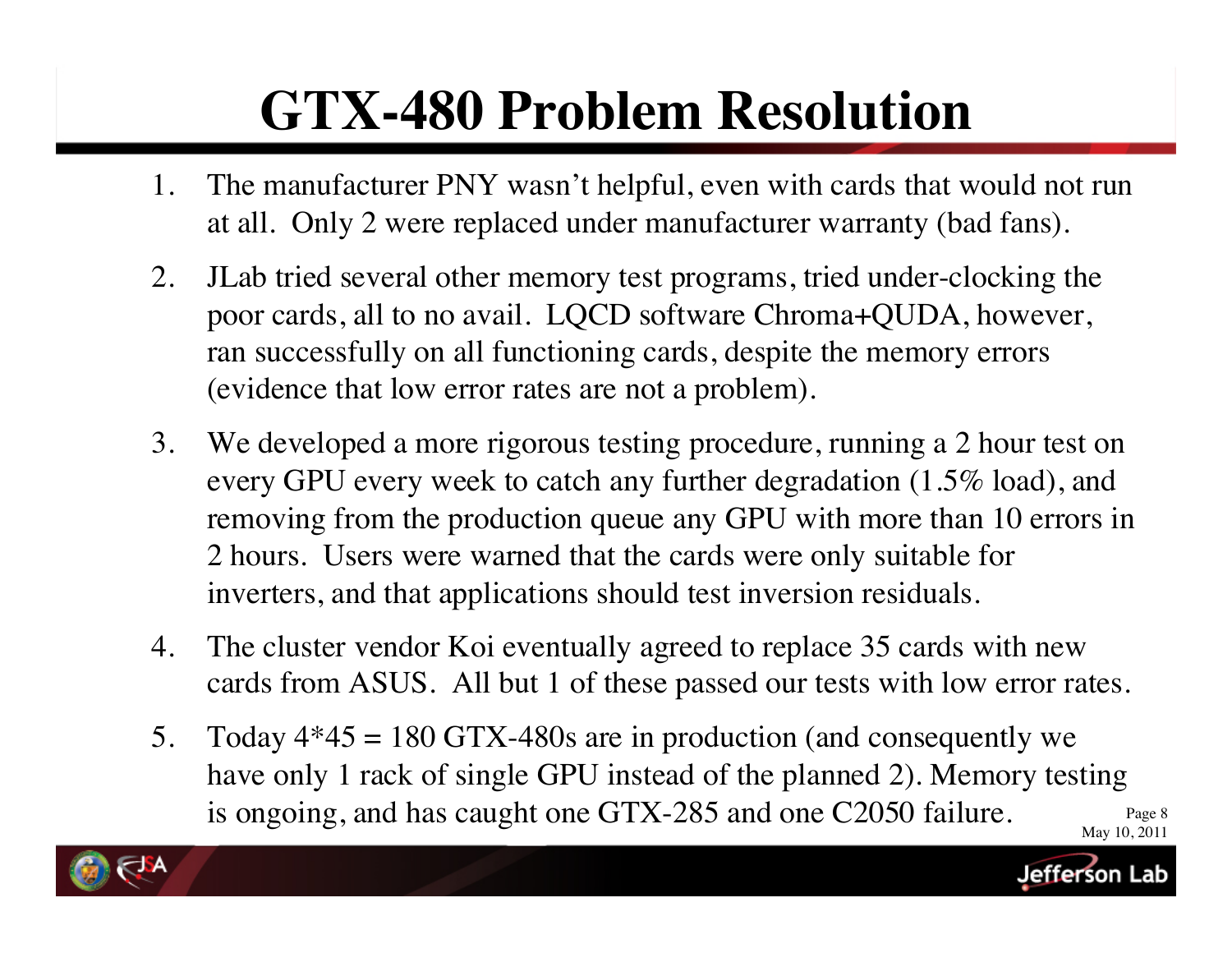### **Gaming GPUs: An Early Taste of Exascale**

*Reliability – System architecture will be complicated by the increasingly probabilistic nature of transistor behavior due to reduced operating voltages, gate oxides, and channel widths/lengths resulting in very small noise margins. Given that state-of-the-art chips contain billions of transistors and the multiplicative nature of reliability laws, building resilient computing systems out of such unreliable components will become an increasing challenge. This cannot be cost- effectively addressed with pairing or TMR* [Triple Modular Redundancy]*; rather, it must be addressed by X-stack software and perhaps even scientific applications.*

> *--* from The International Exascale Software Project Roadmap http://www.exascale.org/



letterson l

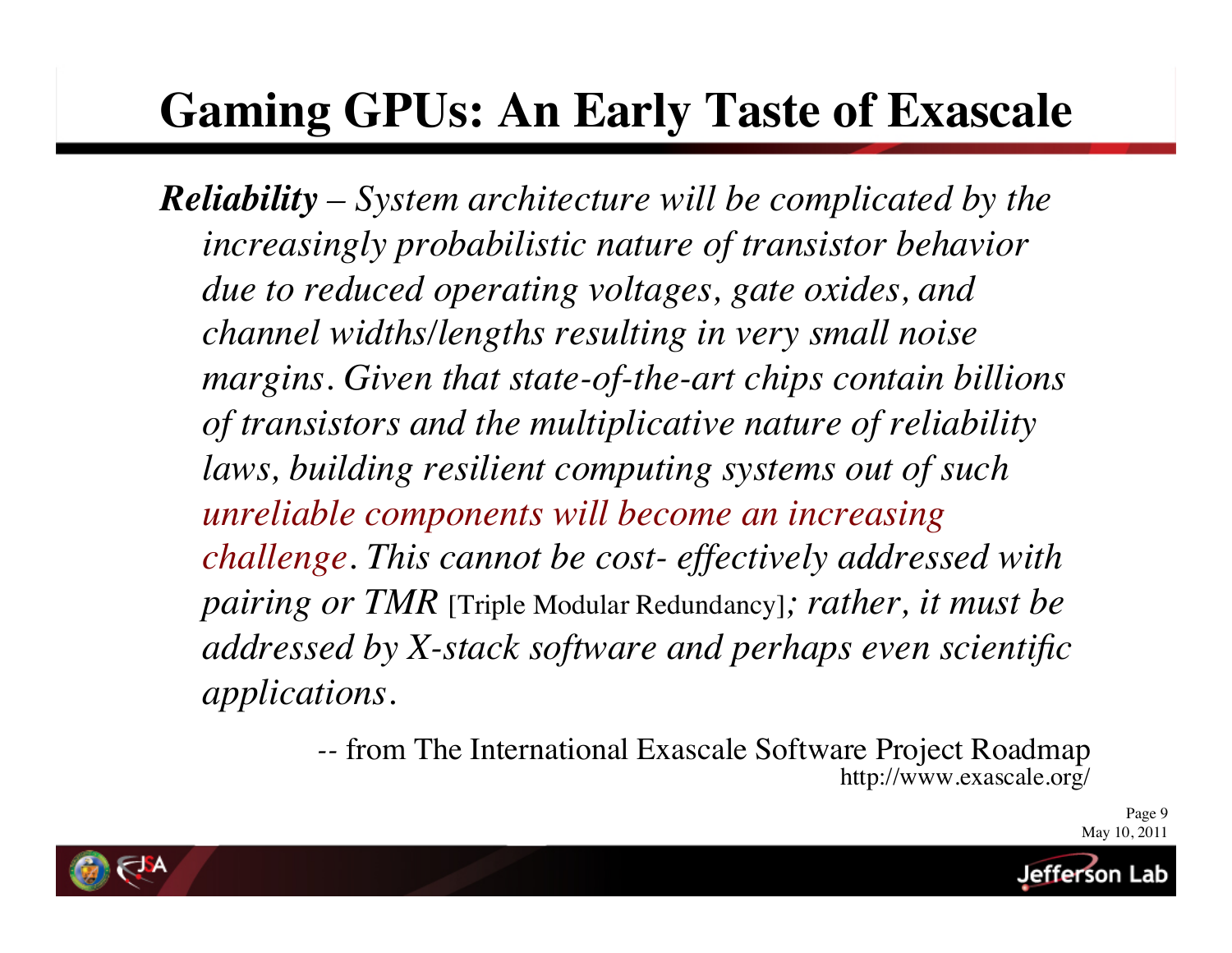# **GPU Job Effective Performance**

- Comparing GPUs to regular clusters can't be done on the basis of inverter performance (Amdahl's Law problem), so instead we compare job clock times, and from that derive an "effective" performance, which is the cluster inverter performance multiplied by the job clock time reduction.
- The following table shows the number of core-hours in a job needed to match one GPU-hour in a job. Last project used 32 single GPU nodes and was I/O bound.

The allocation-weighted performance of the cluster is **63 TFlops**.

| <b>Project</b> | 2010-2011<br><b>Hours</b> | $\#GPUs,$<br>nodes | Jpsi core hours /<br><b>GPU</b> hour<br>(job time) | <b>Effective</b><br><b>Performance</b><br><b>Gflops/node</b> | <b>GPU</b> used   |
|----------------|---------------------------|--------------------|----------------------------------------------------|--------------------------------------------------------------|-------------------|
| Spectrum       | 1,359,000                 | 4, 1               | 180                                                | 800                                                          | (average)         |
| thermo         | 503,000                   | 4, 1               | 90                                                 | 400                                                          | (average)         |
| disco          | 459,000                   | 4, 1               | 92                                                 | 410                                                          | C <sub>2050</sub> |
| Tcolor         | 404,000                   | 4, 1               | 40                                                 | 175                                                          | <b>GTX285</b>     |
| emc            | 311,000                   | 4, 1               | 80                                                 | 350                                                          | (average)         |
| gwu            | 136,000                   | 32, 32             | 47                                                 | 50                                                           | <b>GTX285</b>     |

\*Not all projects shown.

Page 10 May 10, 2011

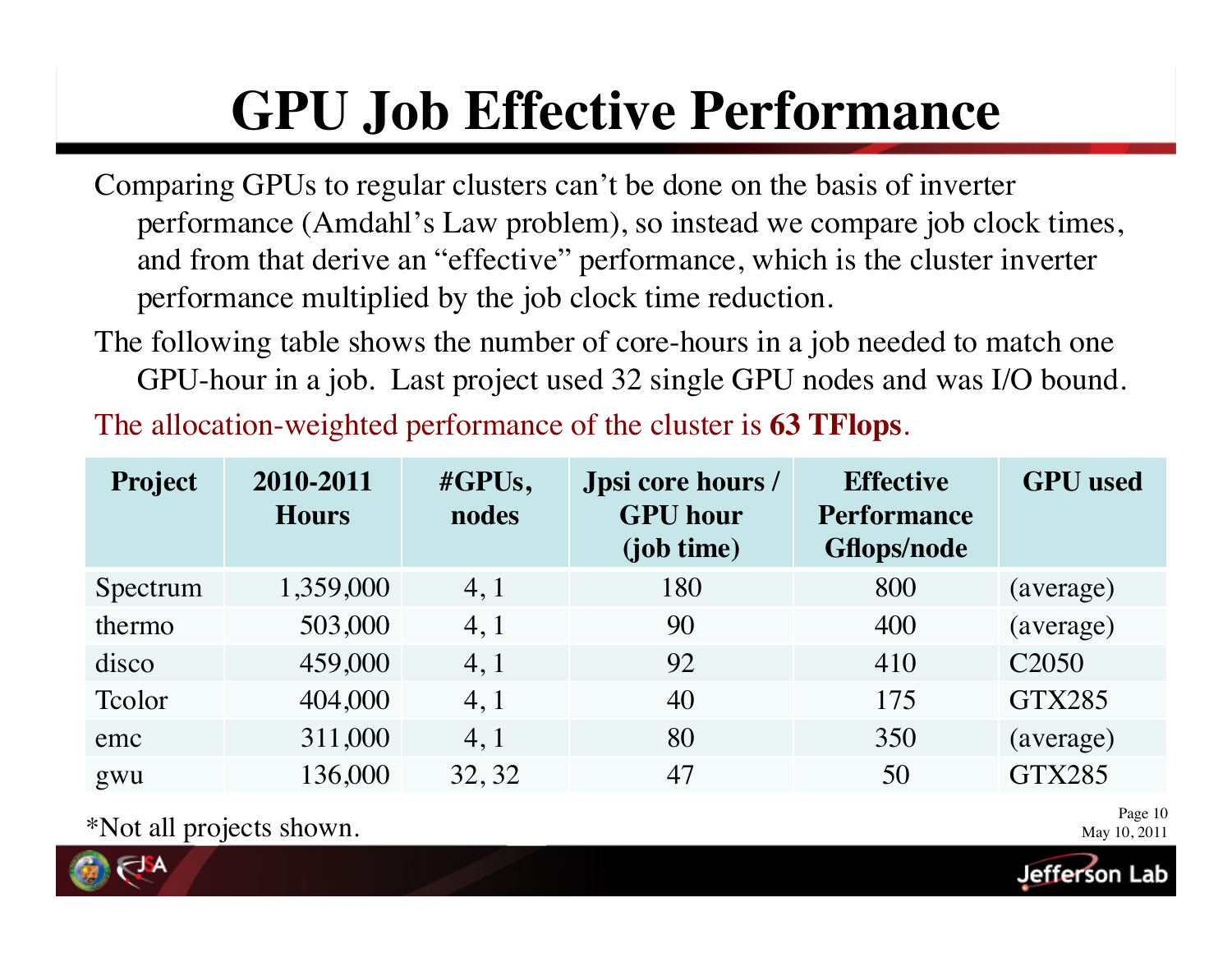### **ARRA Delivered "Effective" Tflops-years**



#### **Notes**

- 1. GPU nodes are rated based upon relative performance of equivalent infiniband cluster jobs for the production projects, weighted by the projects allocations, to give "effective" Tflops.
- 2. Clover performance (Gflops, single-half, per GPU in 4 GPU job): GTX-285 = 130, C2050 with ECC on = 176, GTX-480 = 273
- 3. Current aggregate performance ("effective"): 63 Tflops GPU, 10 Tflops conventional, 73 Tflops total

Page 11 May 10, 2011

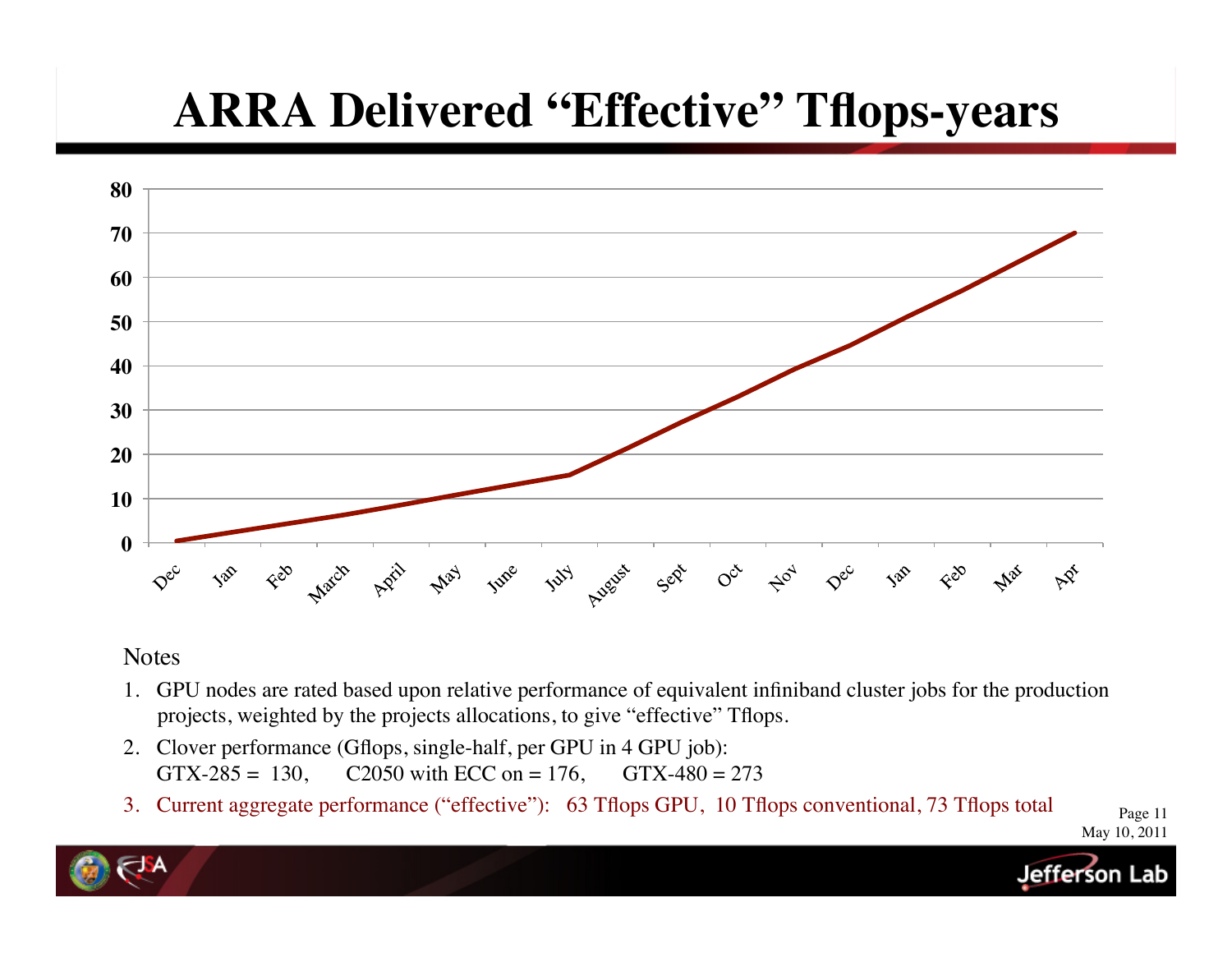# **GPU – R&D**

### Remaining ARRA contingency funds spent on GPU R&D system:

New motherboard (Tyan)

- $\checkmark$  8 PCIe2 x16 slots dual 5520, 3-port PLX switch chip on each x16 to double number of slots
- $\checkmark$  4 GPUs on one 5520 2 QDR Infiniband cards on the other

Explorations enabled:

- 1. 4 GPUs on a single 5520 allows us to better exploit the new GPU-direct capability of the Tesla cards: transfers directly from one GPU's memory to the other's memory, without going through host memory; this cuts message latency in half (effectively doubles bandwidth)
- 2. Dual QDR cards (a modest cost when using expensive Tesla cards), yields better bandwidth per GPU than a dual GPU / single QDR; for 2D communications, half of all messages are consumed in the box, lowering external (box) I/O requirements
- 3. 4 GPUs per host lowers the cost per GPU
- Page 12 May 10, 2011 4. 4-8 GPUs per box might help with domain decomposition approaches: GPU, box, cluster, where the in-box communications is 10x faster than in-cluster.



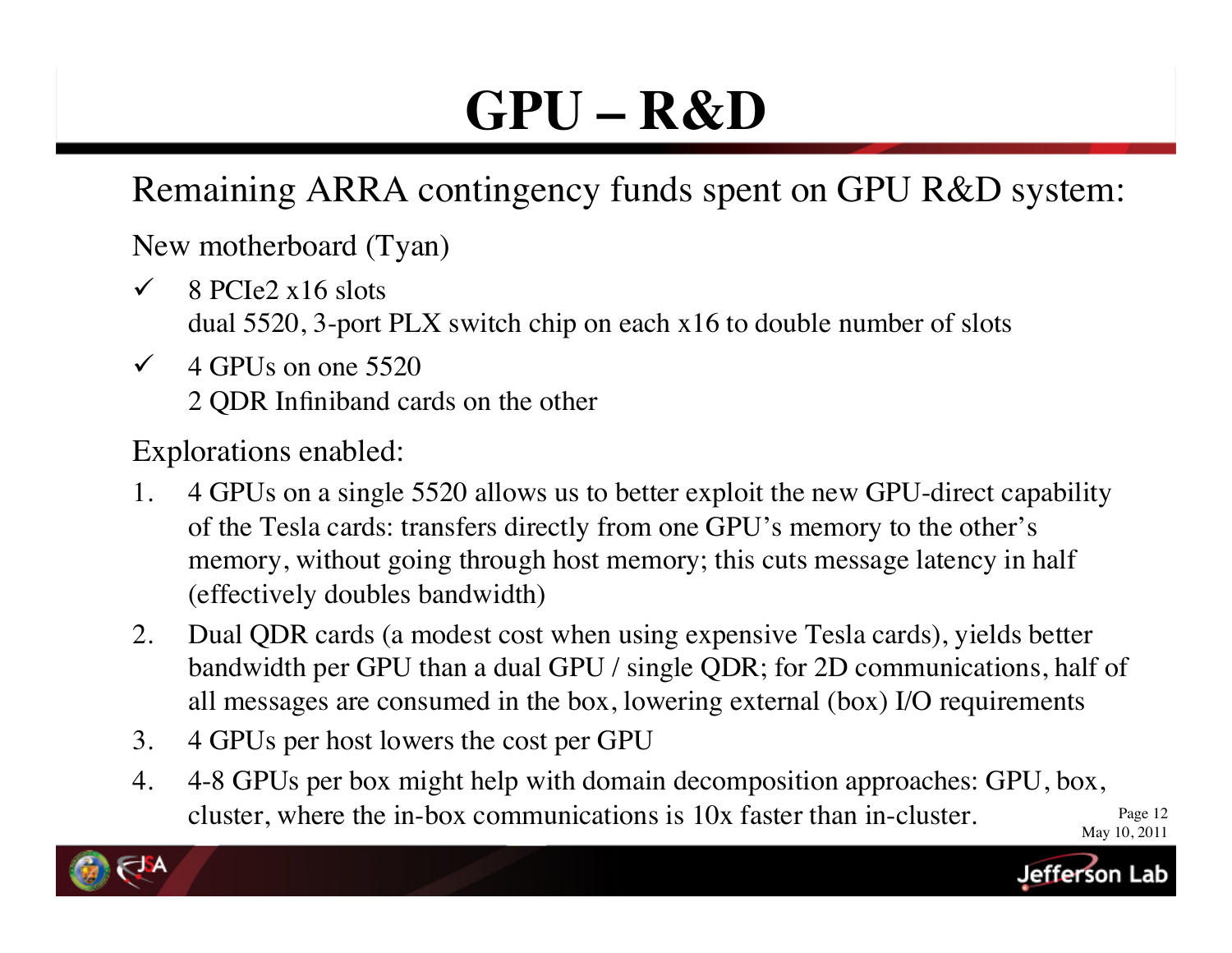## **Planned evolution of these 6 nodes**

Funding only allowed procuring 6 nodes and 8+4 GPUs

- M2050 GPUs (2 quad nodes) are somewhat higher clock speed Tesla Fermi with no on-card fan (uses the chassis airflow); buying these allows us to do performance comparison against the slightly more expensive C2050s
- The other 4 nodes will have C2050s moved into them from the 10g cluster; this 6 node cluster can be used for quad GPU dual QDR strong scaling studies at high bandwidth per GPU (emulate FDR Infiniband performance)
- We also procured 4 GTX-580 cards (512 cores, full Fermi); if these cards perform well, we will purchase 12 more and use these 4 sets of 4 to backfill the C2050s, otherwise we will backfill with GTX-480 (funding constraint).
- If we can find funding for 2 more nodes, we could support some useful larger scale production jobs, such as the 32 GPU calculations done in the last 5 months. (Alternative: create a 16 or 32 dual partition again.)
- Whenever we are not testing, these 6 nodes will be accessible via the gpu queue, essentially the same as the 10g C2050 nodes but with better scaling.





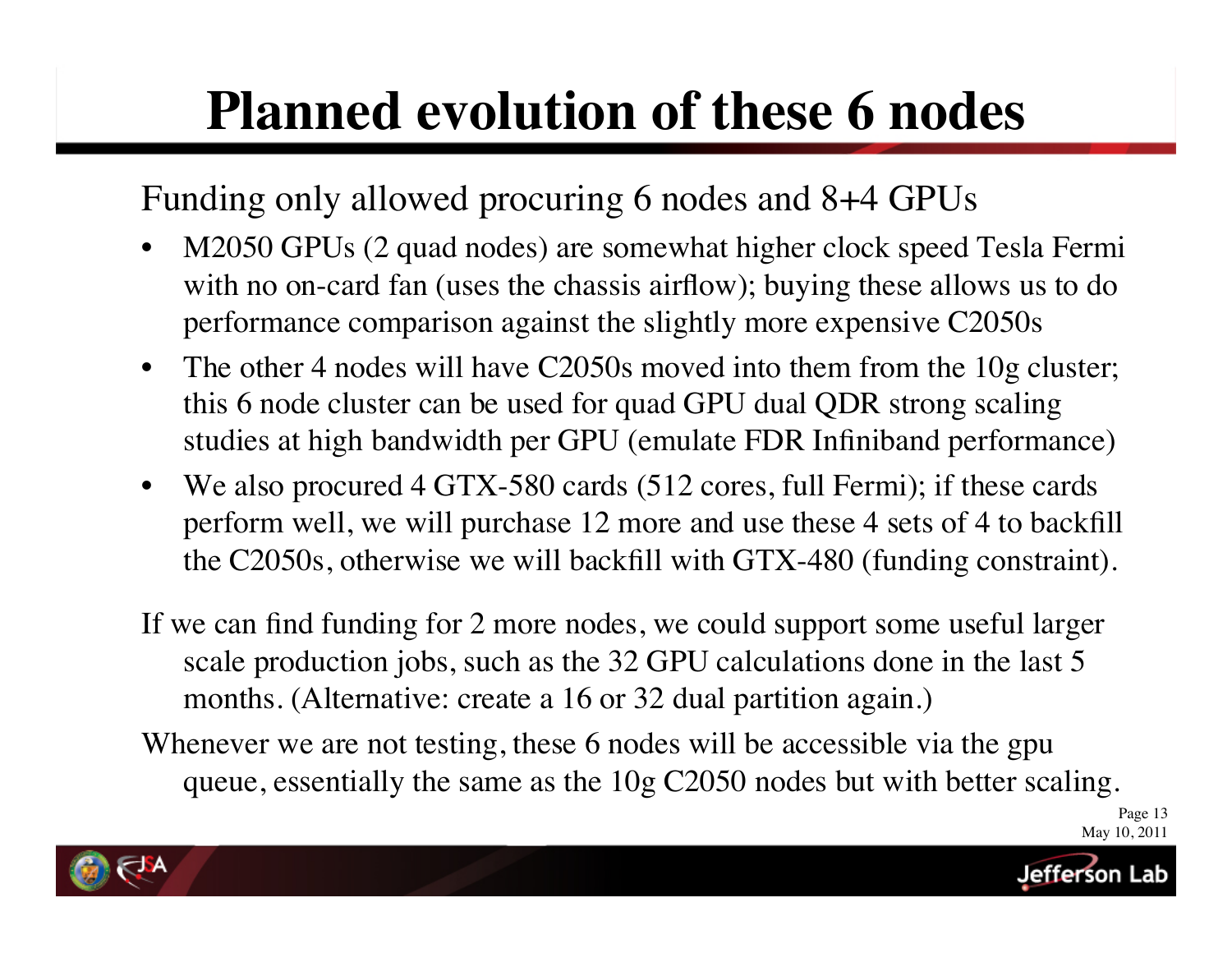## **Operations**

Fair share: (same as last year)

- Usage is controlled via Maui, "fair share" based on allocations
- Fair share is adjusted every month or two, based upon remaining time
- Separate projects are used for the GPUs, treating 1 GPU as the unit of scheduling, but still with node exclusive jobs

Consumption of tape and disk is deducted from allocations at defined rates (a total of 5% of total allocations year to date,  $0\%$ -10% of individual allocations).

New: we have allowed exchanges between core hours and GPU hours as 8:1, reflecting cost, not performance (which is  $\sim$ 100:1), at small scale so as to not impact allocations too much (works if flows both ways roughly balance)

Disk Space, 3 name spaces:

/work (user managed, on SUN ZFS systems)

/cache (write-through cache to tape, on Lustre)

/volatile (daemon keeps it from filling up)

Both /cache and /volatile have notions borrowed from ZFS: project specific "reservations" and "quotas" that the daemon uses to decide what to delete.

Users may "pin" files to make them the last files eligible for deletion.

Page 14 May 10, 2011

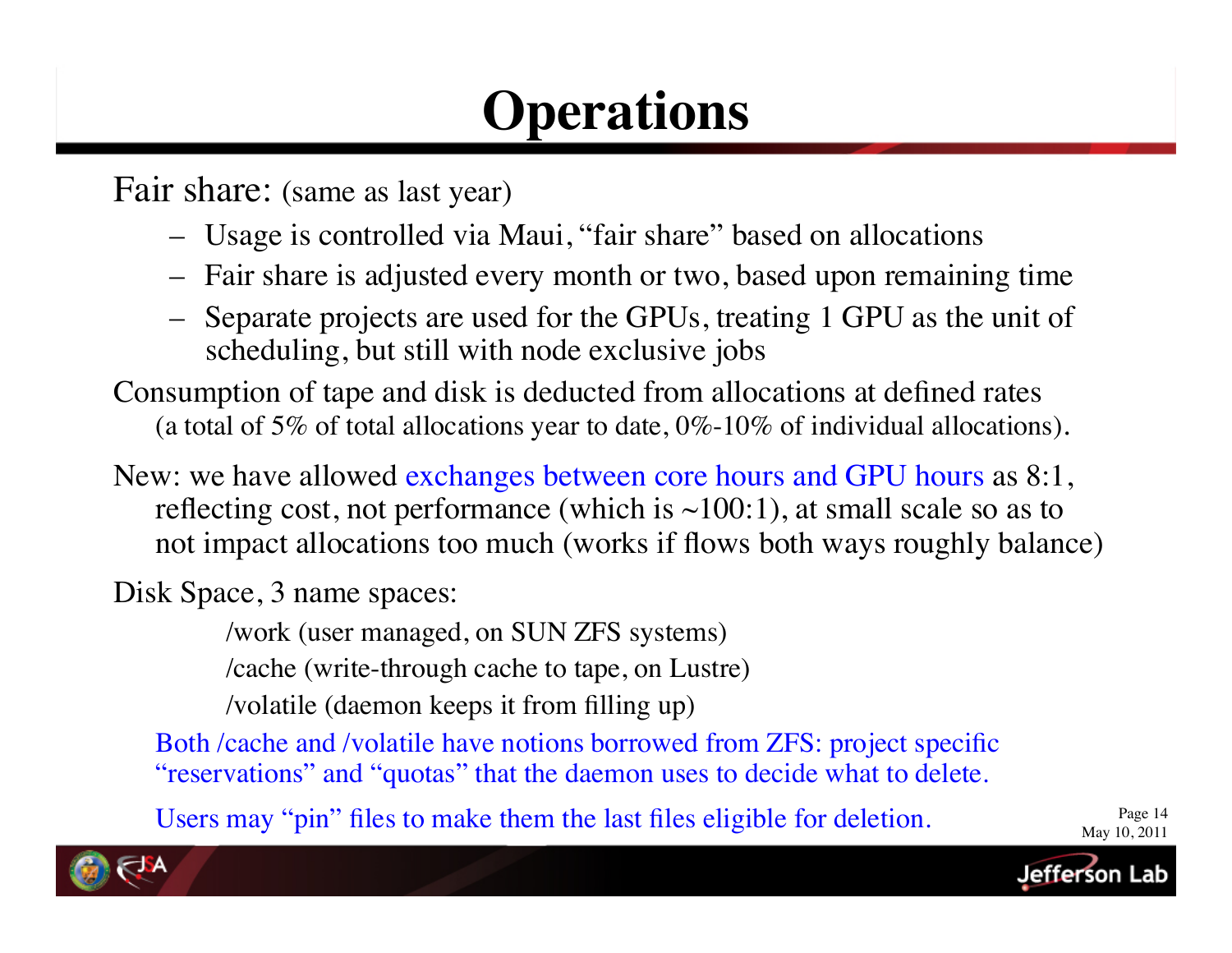## **Infiniband Cluster Utilization**



9q cluster recent utilization is very good (shown).

10q has apparent dips as nodes in 1 rack dynamically flip to GPU running (not shown here).

7n frequently has low utilization (not shown).

> Page 15 May 10, 2011

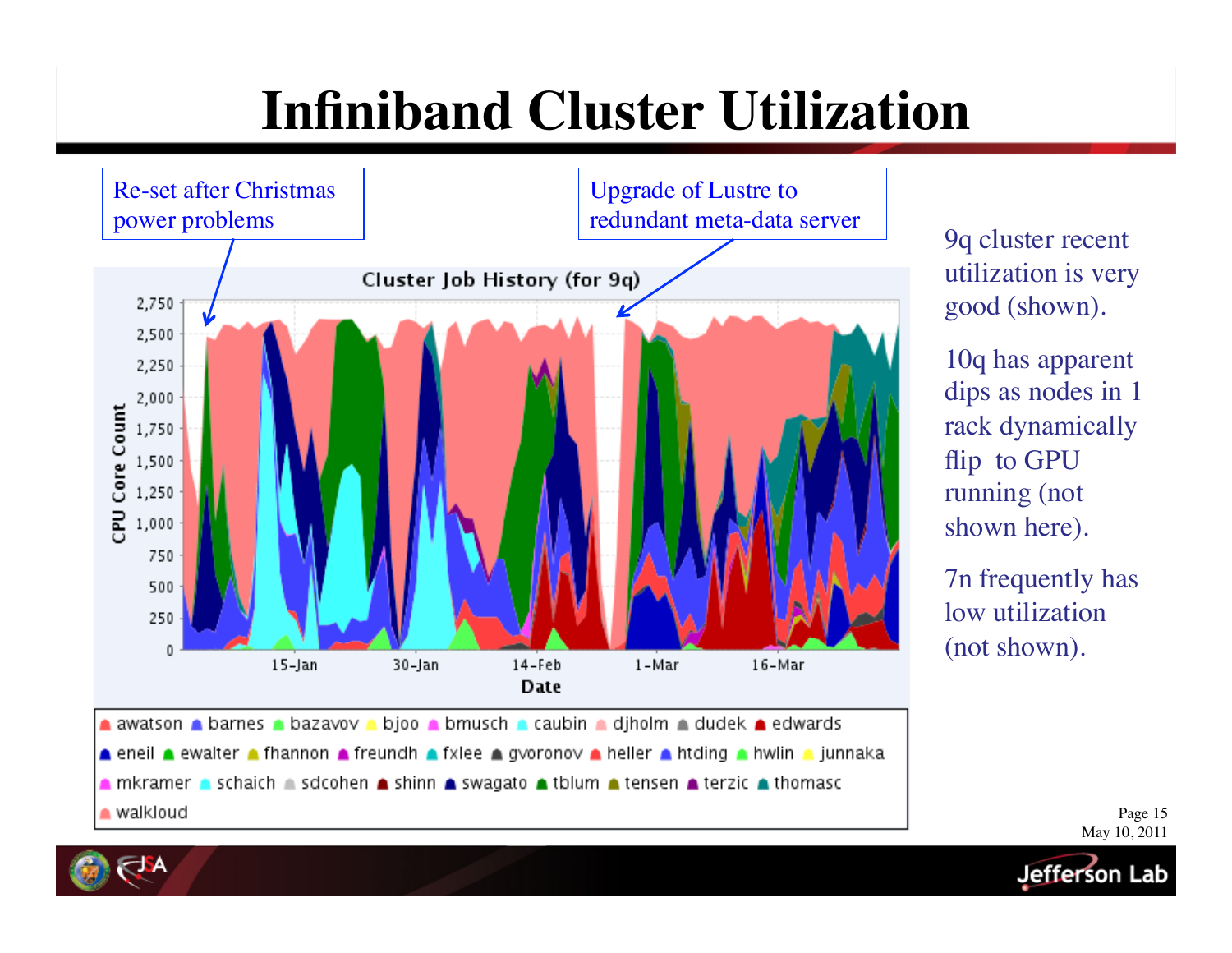## **12 Month GPU Utilization**



Our production GPU count has risen steadily over the last 12 months as the cluster was expanded (July) and as problems with the GTX480s were resolved (Jan).

> Page 16 May 10, 2011

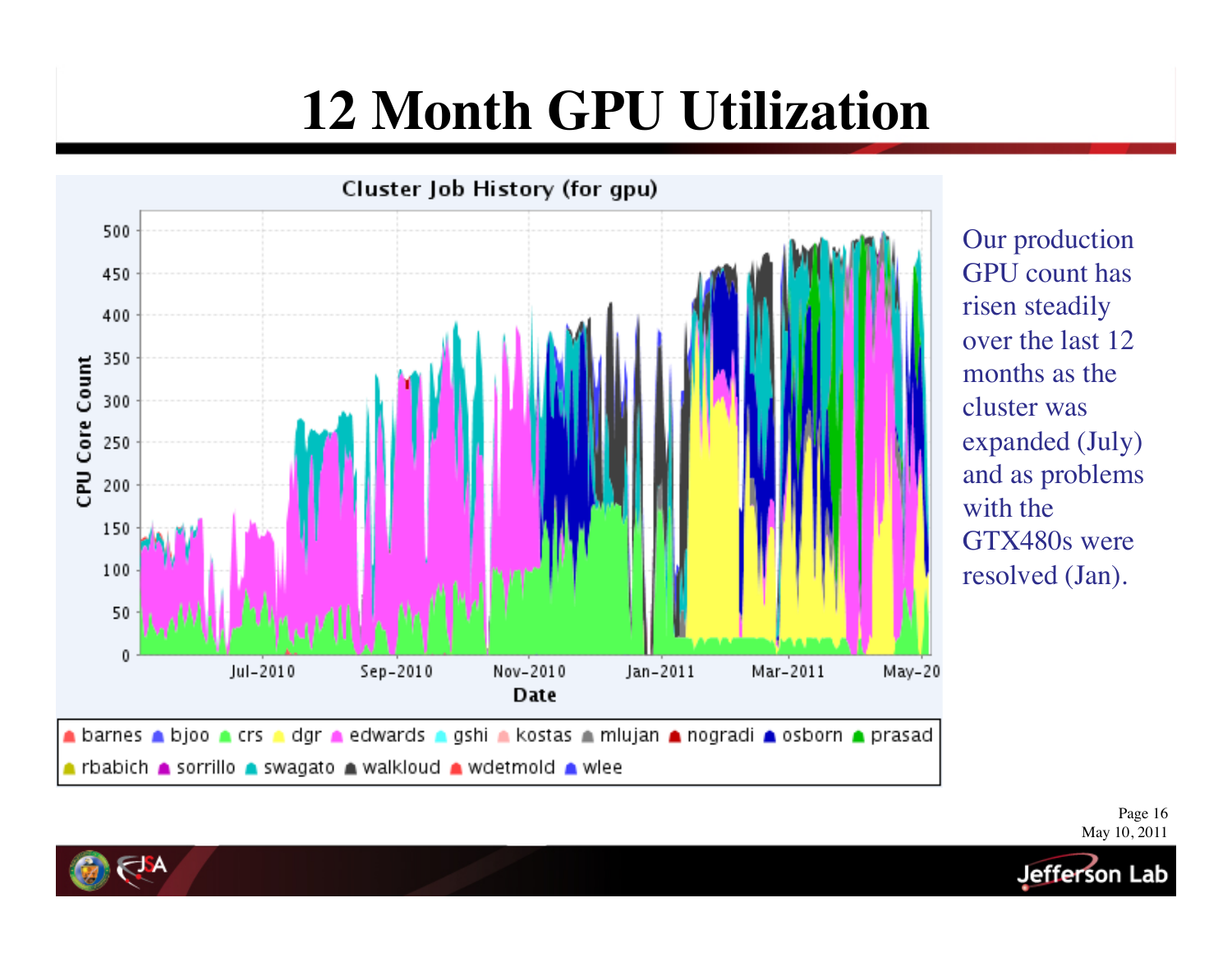# **GPU Utilization Advice**

JLab has 5 flavors of GPU nodes, and if everyone ignores one flavor, utilization drops; use composite types to avoid this:

gpu queue:

- 4:Fermi will select quad GTX-480 or C2050 or M2050
- 4:GT200b will select quad GTX-285 or C1050 or S1070
	- 16 will select 4 quads on the same IB switch

ibg queue:

 256:GTX285 will select 32 nodes (8 cores), thus 32 GPUs (nodes are shared with ib queue, so they must advertise the same resource, namely CPU cores)

Additional info on available tags to select different node and GPU types is available online.

> Page 17 May 10, 2011